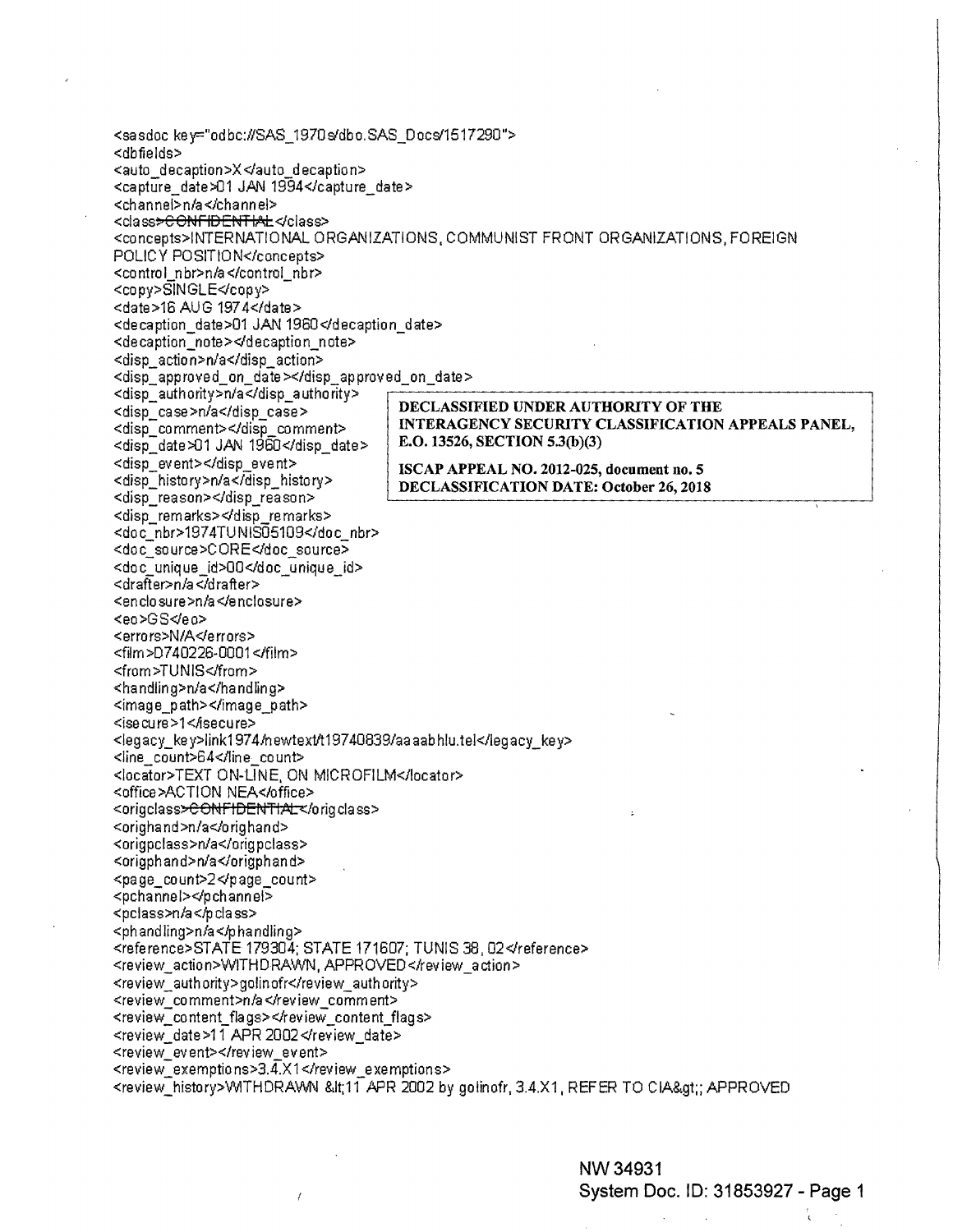<25 APR 2002 by golinofr&gt;</review\_history> <review markings>

Not releasable under either Executive Order or other law or regulation US Department of State **EO Systematic Review** 30 JUN 2005

</review\_markings> <review\_media\_id></review\_media\_id> <review referrals>CIA</review referrals> <review\_release\_date>n/a</review\_release\_date> <review\_release\_event>n/a</review\_release\_event> <review transfer date></review transfer date> <review\_withdrawn\_fields>n/a</review\_withdrawn\_fields> <secure>OPEN</secure> <status>NATIVE</status> <subject>DRV DIPLOMATIC CAMPAIGN IN AFRICA</subject> <tags>PFOR, PARM, VS, VN, XA, ICRC, PRG</tags> <to>STATE<⁄to> <type>TE<Aype> </dbfields> <markings> Not releasable under either Executive Order or other law or regulation US Department of State EO Systematic Review 30 JUN 2005 </markings> <msgtext> -CONFIDENTIAL

PAGE 01 TUNIS 05109 161326Z

50. ACTION NEA-16

INFO OCT-01 EA-11 IO-14 ISO-00 L-03 AF-10 ARA-16 EUR-25

RSC-01 SCA-01 DODE-00 DPW-01 ACDA-19 MC-02 OIC-04

CIAE-00 PM-07 H-03 INR-11 NSAE-00 NSC-07 PA-04 PRS-01

SP-03 SS-20 USIA-15 DRC-01 /196 W ----------------- 092269

R 161300Z AUG 74 FM AMEMBASSY TUNIS TO SECSTATE WASHDC 6571 INFO USMISSION GENEVA AMEMBASSY SAIGON

CONFIDENTIAL TUNIS5109

E.O. 11652: GDS TAGS/ PFOR VS VN XA PARM ICRC SUBJECT: DRV DIPLOMATIC CAMPAIGN IN AFRICA